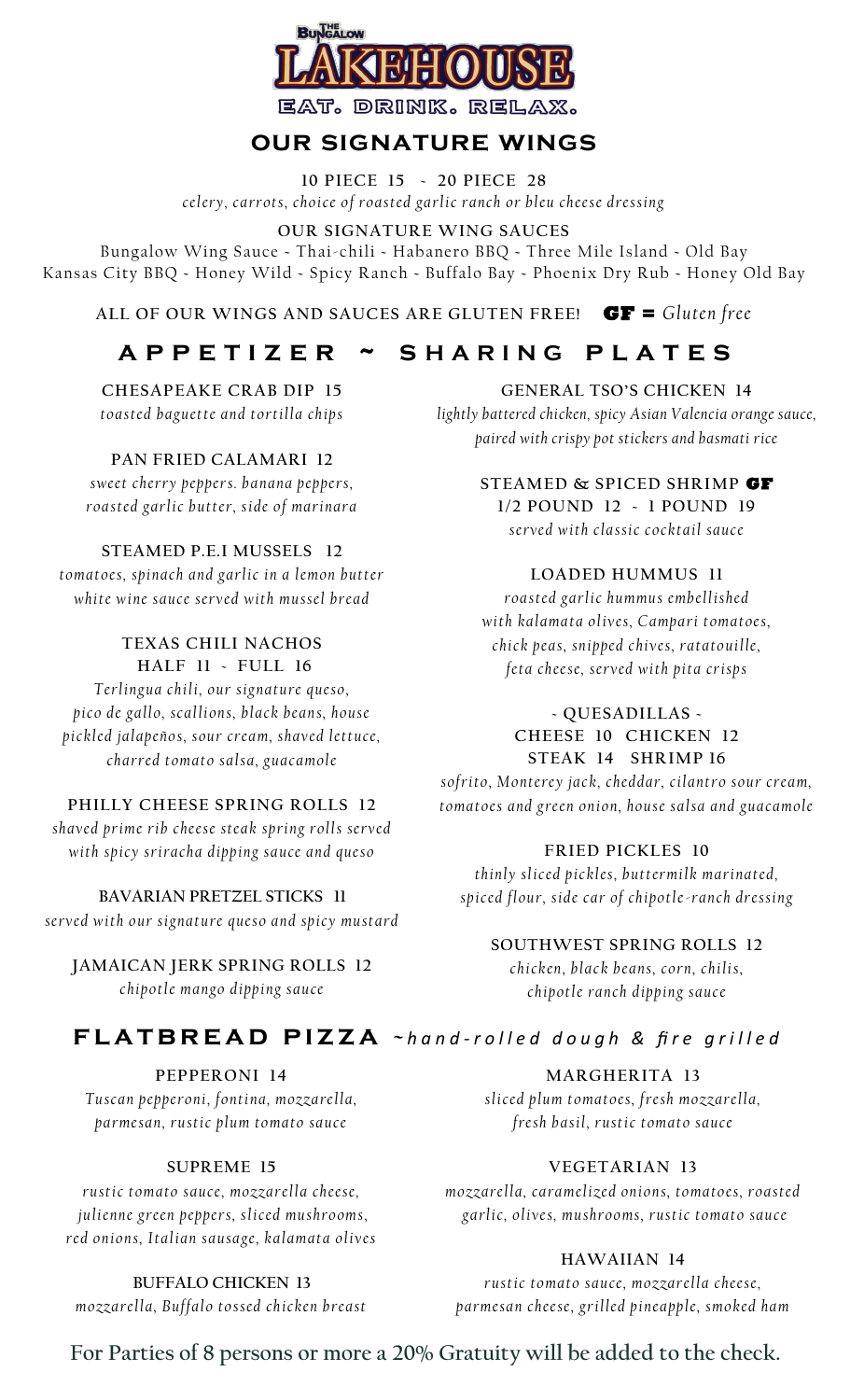# **s o u p s & s a l a d s**

**SOUP OF THE WEEK CUP 7 ~ BOWL 9** *please ask your server for details* 

**LOUISIANA GUMBO CUP 7 ~ BOWL 9** *a n do uil le sa usa g e , cra w f ish , ch i ck en a n d b a sma t i ri ce*

**FRENCH ONION SOUP GRATIN 9** *family favorite with gruyere and parmesan cheese* 

### **SANTA FE CRISPY CHICKEN SALAD 15**

*A rt i sa n let t uc e t os s ed w i t h ch ip ot le ra n ch dressing, topped with crispy chicken tortilla st r ip s a n d a b la ck b ea n c o rn sa l sa*

### **\*HONEY GRILLED SALMON SALAD 17 GF**

*baby spinach, shaved Bermuda onion, avocados, Campari tomatoes, spiced pecans, chile-lemon dressing*

### **HOUSE SALAD ENTRÉE 10**

*a rt isa n l et t uc e , pr et z el cr out on s, c uc umb er , carrots, tomatoes, Champagne vinaigrette* 

**TEXAS CHILI CUP 7 ~ BOWL 9** side cars of black beans, cheese, onions  $c$  sour cream

#### **\*GRILLED ROMAINE STEAK SALAD 18**

*grilled romaine lettuce, sliced steak, blue cheese crumbles, grape tomatoes, bacon bits, crispy onions and ranch dressing*

### **WALDORF SHRIMP SALAD 18**

*romaine lettuce tossed with a champagne* vinaigrette dressing, topped with red grapes, *g o ld en ra i sin s , sl i ce d r ed a p pl es*

### **LAKEHOUSE COBB SALAD 16 GF**

*gr ill ed ch i ck en b r ea st , c h op p ed ma rk et gr een s , b a con , eg g, a v oca d o , t o ma t oe s, cuc um b e rs , ch e dda r-ja c k cheese, bleu cheese your choice of dressing* 

#### **\*CAESAR SALAD ENTRÉE 10**

*ch o pp ed r o ma in e h ea rt s , sh a ve d pa r m esa n & a si a go , pa r me sa n-ga r lic c r out o n s, c ra f t ed Ca e sa r d re ss in g*

**ADD GRILLED SALMON, STEAK, OR SHRIMP 7 ~ ADD GRILLED CHICKEN 4 SIDE HOUSE SALAD 6 ~ SIDE CAESAR SALAD 6**

### **lakehouse craft dressings: all GF**

**CHAMPAGNE VINAIGRETTE, CHILE-LEMON, HONEY MUSTARD, BLUE CHEESE, ROASTED GARLIC RANCH, \*CAESAR DRESSING, BALSAMIC VINAIGRETTE**

# **t h e b u n g a l o w ' s b e s t b u r g e r s**

**ALL BURGERS ARE SERVED ON A TOASTED BRIOCHE BUN WITH OUR SIGNATURE FRIES**

**\*BACON CHEESE BURGER 14**  *An g us b u rg er , st a c k of a ppl e-w o od sm o ke d b a c on , Ve r mon t wh it e ch e dda r , Ca n a d ia n ch e dda r , sli ced t o ma t o c ri sp y lea f let t uc e*

### **\*CALIFORNIA BURGER 14**

*Angus burger,*  $\circledcirc$  *house pickled jalapenos, chile-jack cheese, guacamole, pico de gallo, sli ced t o ma t o , cr is py l e a f let t uc e* 

### **\*TURNPIKE BURGER 14**

*A n g u s b u rg e r t o p pe d wit h Ca n a d ia n b a co n , pr o v ol on e ch e e se, f r i ed e g g, s l ic ed t o ma t o, cr is p y lea f l et t u c e* 

**\*SANTE FE TURKEY BURGER 13**

*gr oun d t ur ke y b len ded wit h So ut h we st f la vo rs , ch il e-ja c k ch ee se , c orn s a lsa , a v oca d o ,*  sliced tomato, crispy leaf lettuce

# **\*BLACK JACK BURGER 14**

*b la cken ed An g us b u rg er , a pp le-w oo d s mo k ed b a con , chile-jack cheese, side of habanero BBQ sauce, sli ced t o ma t o , cr is py l e a f let t uc e*

# **\*PHILLY BURGER 16**

Angus burger, shaved ribeye, peppers, *o n i on s , mu sh r o om s , p r ov ol o n e ch e es e , s l ic ed t o ma t o, cr is p y lea f l et t u c e*

**Try any of our burgers with a bibb lettuce wrap for a gluten free choice!**

# SIDE ORDERS

**Substituting a side on a sandwich, burger or entrée, may be subject to an upcharge**

**OUR SIGNATURE FRIES 6 ~ BOARDWALK FRIES 6 ~ SWEET POTATO FRIES 6**

**SAUTÉED BRUSSEL SPROUTS 7 ~ BACON WRAPPED GRILLED ASPARAGUS 9**

**MAC & CHEESE 7 (ADD BACON 8) ~ LOADED SWEET POTATO 7 ~ LOADED BAKED POTATO 8**

### **COLESLAW 7 ~ BROCCOLI-CAULIFLOWER MIX 7 ~ GRILLED VEGETABLES 7**

*\*May contain raw or undercooked ingredients. Consuming raw or undercooked meats, poultry, seafood, shellfish, or eggs may increase your risk of food borne illness. Especially if you have certain medical conditions.*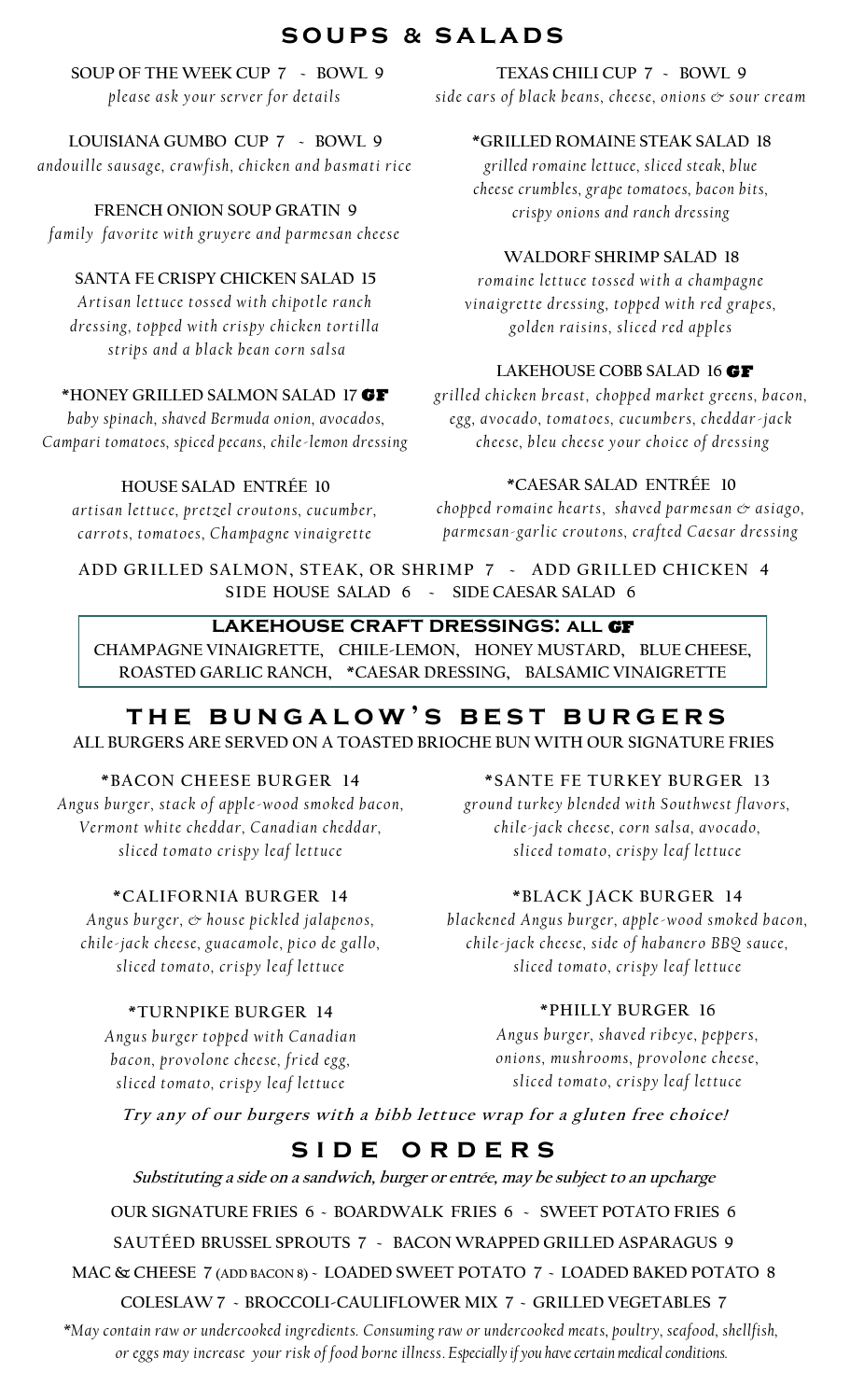# **h a n d c r a f t e d s a n d w i c h e s**

**ALL SANDWICHES ARE SERVED WITH OUR SIGNATURE FRIES UNLESS OTHERWISE NOTED**

### **CRISPY CHICKEN SANDWICH 13**

*buttermilk battered chicken breast, pickled jalapenos, chile-jack cheese on brioche bun, side of honey jalapeno jam*

# **BULGOGI BEEF STREET TACOS 16**

*seared Korean BBQ beef, Sriracha mayo slaw, chopped*  **peanuts***, green onion paired with crispy pot stickers*

### **PRIME RIB GRILLED CHEESE 18**

*gri ddl ed s o ur d o ugh , r o a st ed & sli ce d pr i me r ib , wh it e ch e dda r c h e es e, h or se ra d ish -ga rl ic ma yo , ca ra m el ize d on i on s , sl ic ed m ush r o om*

### **POW-POW SHRIMP TACOS 15**

*tempura shrimp tossed in pow-pow sauce, lime dressed slaw, micro cilantro, se rve d w it h b la ck b ea n s & ric e*

# **GRILLED CHICKEN SANDWICH 14**

*grilled marinated chicken breast, apple-wood smoked bacon, avocado, chipotle ranch, chili-jack cheese, lettuce, tomato, on brioche bun*

# **TEQUILA PASTA 19**

*s ea re d st ea k t i ps , t h re e c o l or pe p pe r s, on i on s, cavatappi pasta, tequila cream sauce, s p r in g cila n t r o a n d l i m e ga rn ish*

# **\*CHILI RUBBED FLANK STEAK 26**

*g r il le d ch il i r ub b e d f la n k st ea k , f in g e rl in g p ot a t o e s , r o a st ed pe p pe r s, b r us se ls s pr o ut s, ga r li c a i ol i*

### **\*GRILLED ATLANTIC SALMON 26**

*g a r li c ma sh ed p ot a t o e s, s ea s on e d b r oc co li , l e m on b ut t e r sa uc e*

# **CHICKEN PICCATA 19**

*sautéed baby spinach, fontina cheese risotto, lemon-caper butter sauce* 

# **FISH & CHIPS 18**

*crispy fried cod served with house made tarter sauce and signature fries*

# **GHIRARDELLI BROWNIE SUNDAE 8**

*war med double rich chocolate brownie*, salted *ca ra m el sa uce , h ou se m a de f ud ge sa uc e, va n illa ice cream and sweetened whipped cream* 

# **VANILLA BROWNIE ICE CREAM 6**

*chunks of home made brownie pieces blended with our vanilla ice cream*

# **CRÈME BRULE OF THE DAY 8**

*ask your server about today's offering!*

# **ORIGINAL STEAK N' CHEESE 14**

*caramelized onions*  $\circledcirc$  *mushrooms, lettuce, tomato, ma y o, c r is py o n i on s , p r ov ol on e , t oa st e d h oa g ie ro ll* 

### **CORNED BEEF REUBEN 15**

*sli ced c o rn e d b eef , S w is s ch e es e, sa ue rk ra ut , R us sia n dr e ss in g , on m a rb led ry e* 

### **LAKEHOUSE CLUB 13**

*co un t r y wh it e t oa st , ro a st ed t u rk ey , B o urb on Rid ge h a m, a p pl e-w o od sm o ke d b a c on , ch e dda r ch ee se , ma y on n a i se , let t uc e, t o ma t o*

### **BUNGALOW ITALIANO 14**

*pe pp er on i , sa la m i , m ort a della , h a m , r oa st e d* red peppers, banana peppers, provolone, *t oa st ed r oll , t o p pe d w it h h e rb e d o il*

### **BBQ PULLED PORK TORPEDO 13**

*slow and low cooked BBQ'd pulled pork, hand tossed with either Habanero BBQ sauce or Kansas City BBQ sauce, Champagne coleslaw, on a torpedo roll*

# **e n t r e e s**

### **\*SURF & TURF 32**

*7 o z f i let mi gn on wi t h g ri ll ed o r f r ie d sh r i mp , l oa de d b a k ed p ot a t o, gri ll ed a spa ra gu s , r e d w in e r ed uct i on sa uce*

### **\*SEARED SCALLOPS 32**

*cast iron seared Nantucket Sea scallops, g a r den ri s ot t o , g ri ll ed ve g et a b l es , pineapple rum butter sauce* 

#### **BUNGALOW ROASTED CHICKEN 19**

*m a r in a t ed h a l f ch i c ken , s e rv ed w it h r oa st e d f in g e rli n g p ot a t oe s , c ole s la w , a ji V er de s a u ce a n d a j i A ma ri ll o s a u ce*

### **POT ROAST 19**

*s l o w a n d l o w c o o ke d ch u c k r oa st ,* served with sauteed carrots, celery, *S pa n i sh o n i on s , ma sh ed p o t a t oe s , c r is p y on i on s , n a t ura l ju s*

# **d e s s e r t s**

### **STRAWBERRY SHORTCAKE 8**

*a de lica t e yel lo w Gen o i se ca k e la ye r ed w it h local farm fresh strawberries, with a scoop of va n illa b ea n i ce c rea m & wh ip p ed cr ea m*

#### **CARAMELIZED BANANA SPLIT 10**

*chocolate truffle ice cream, berry compote, raspberry white chocolate chip, va n il la b ea n g ela t o , b ra n dy s n a p la ce c o o k ie ou t s id e , ca n d i ed w a ln ut s*